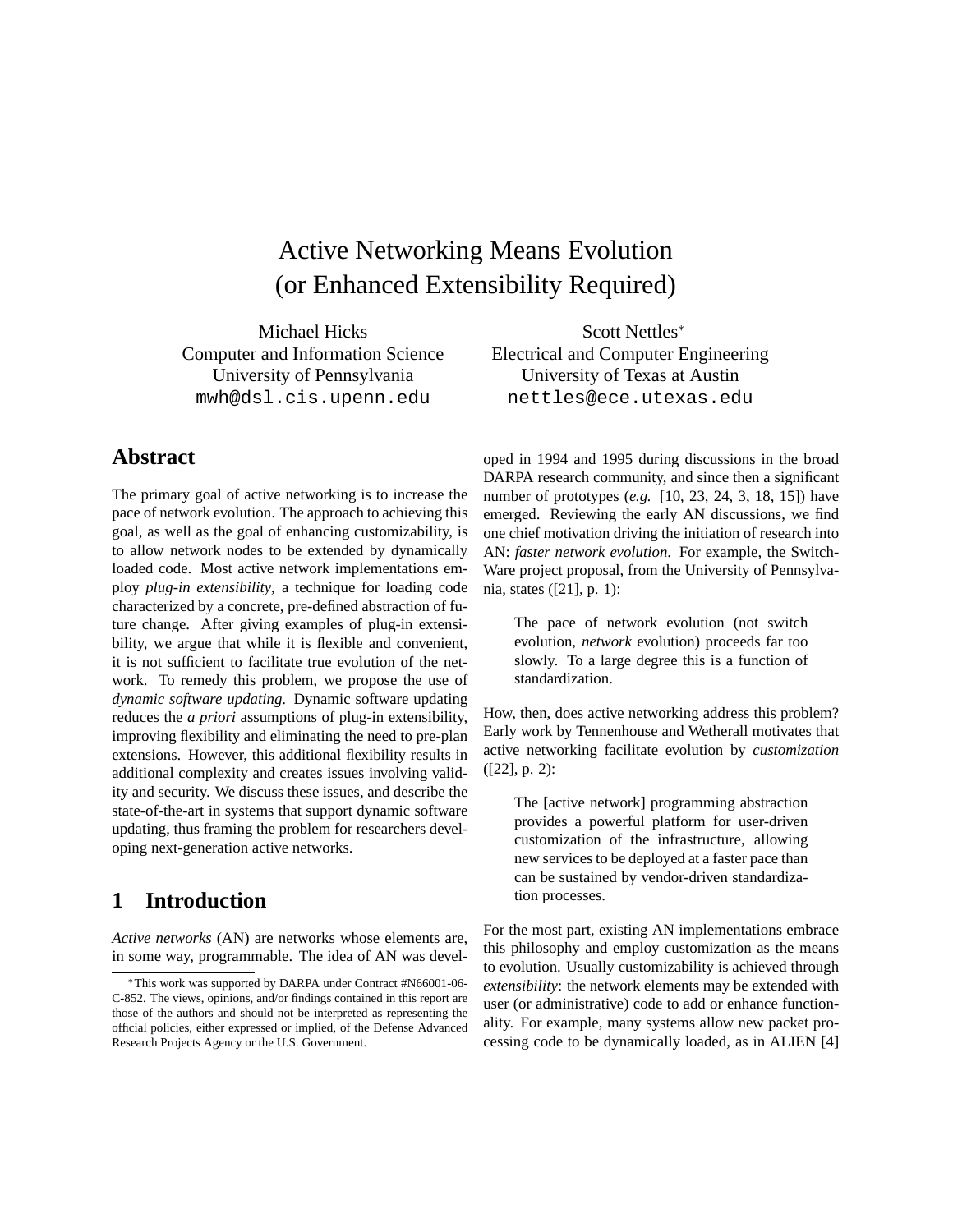and Netscript [24]. In some systems the extensions reside in the packets themselves, as in PLAN [10], and ANTS [23].

While it is clear that all of these implementations add flexibility to the network by way of extensibility, we believe that no existing system truly solves the problem of slow network evolution. Other authors have cited inadequate resource management and security services as the main inhibitor of active network deployment, but we believe the problem is even more fundamental: no existing system is *flexible enough* to anticipate and accommodate the future needs of the network.

In this paper, we look closely at the extensibility strategy employed by many AN systems with an eye towards network evolution. In particular, we find that implementations at their core rely on *plug-in* extensibility, a strategy for loading code that abstracts the shape of future changes with a pre-defined interface. Plug-ins simply and efficiently support a customizable network service, but they are not flexible enough to support true evolution. Drawing from our own experience with PLAN(et) and related past work, we propose a more flexible alternative, termed *dynamic software updating*, that we believe can much more effectively address the evolution problem.

Our presentation is divided into three parts. In Section 2, we define *plug-in extensibility* and provide two concrete examples of its use, the Linux kernel and the PLANet [12] active internetwork. We then show how many mature AN implementations, including ANTS [23], and Netscript [24], among others, also employ plug-in extensibility. In Section 3, we explain how plug-in extensibility is inherently limited with respect to how a system may change; here we present some concrete experience with PLANet. Finally, in Section 4, we propose an alternative to plug-in extensibility, termed *dynamic software updating*. We explain the benefits and potential problems with this approach, and then point to past and future work that will make it a reality. We conclude in Section 5. side in the packets themselves, as in PLAN [10], and<br>
ANTS [23].<br>
While it is clear that all of these implementations add<br>
flexibility to the network by way of extensibility, we be-<br>
slow network evolution. Other authors

# **2 Plug-in Extensibility**

Most AN systems provide network-level extensibility by allowing network nodes to dynamically load new code. This is a popular technique in areas outside of AN as well,



Figure 1: Plug-in extensibility: extensions are "pluggedin" to an extension interface in the running program.

dows, and web browsers. When a new service is needed, some code may be loaded that implements the service. Typically, this code is constrained to match a pre-defined *signature* expected by the service's clients. We refer to this approach as *plug-in extensibility*.

Essentially, plug-in extensibility is a technique that *abstracts* the shape of loadable code. Loaded code is accessed by the running program through an extension interface. Extensions, while internally consisting of arbitrary functionality, may only be accessed by the current program through the extension interface, which does not change with time. This idea is illustrated abstractly in Figure 1. In this section we present some concrete examples of how this works, both to make the ideas concrete, and to demonstrate some problems and limitations of this approach. The impatient reader may skip to Section 3 where we argue that plug-in extensibility is insufficient for evolution.

### **2.1 Linux**

The Linux kernel code uses plug-ins extensively; plug-ins are called modules in Linux terminology. Typically the kernel code will perform some test; if the test fails the kernel will load an appropriate module and then retry the test. While the module is being loaded an initialization routine will be called, which alters some of the kernel's *currently visible* data-structures so that the test will succeed the second time. Similarly, when a module is unloaded,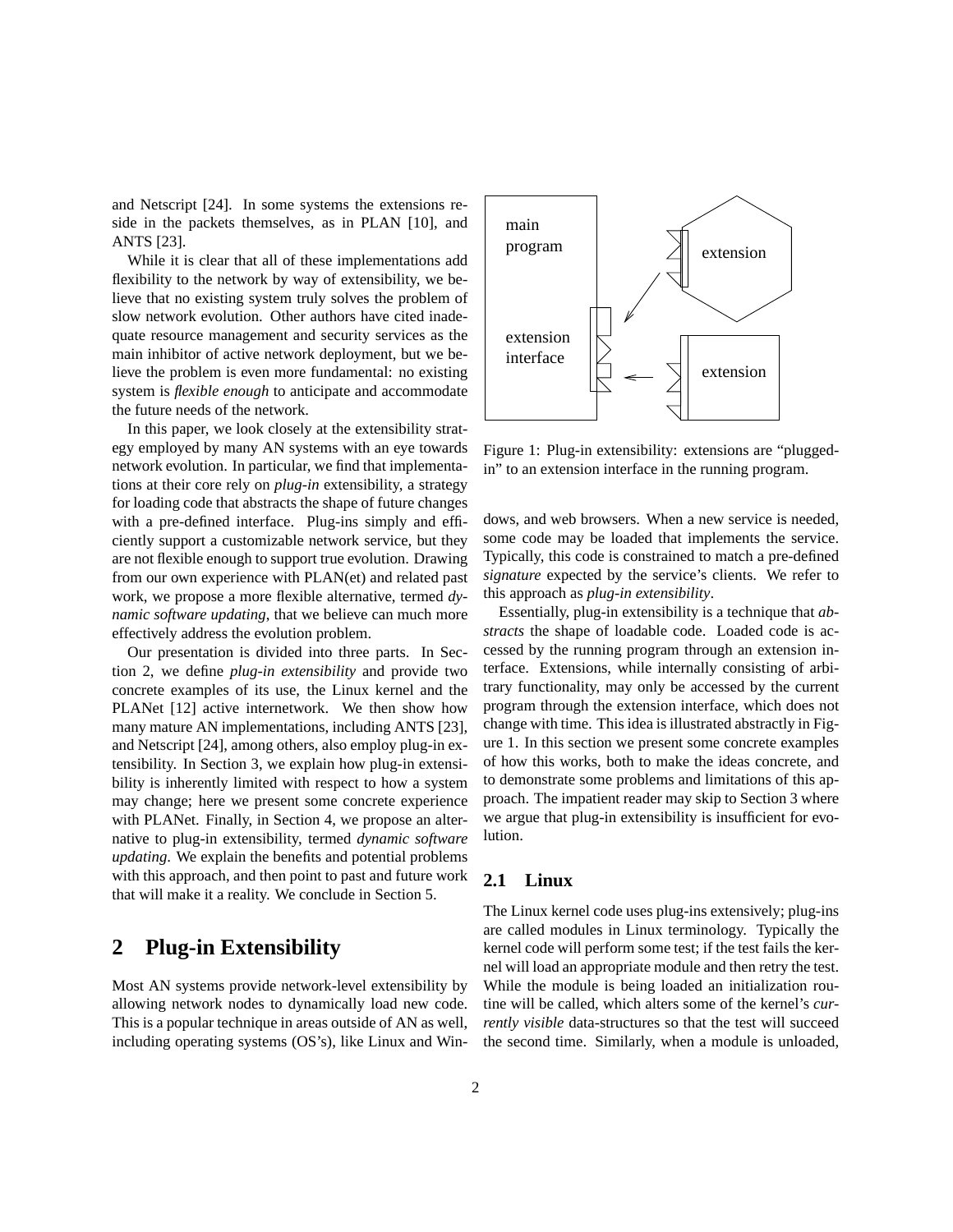

Figure 2: Linux protocol code

a cleanup function is called to remove any vestiges of the module from these data-structures. Web browser plug-ins are implemented using a similar technique.

A specific example for the Linux network stack is shown pictorially in Figure 2, where the code is divided into user code, the socket code, and the plug-in code; time proceeds to the right. The letters label important points in the execution and the text that follows is keyed to these labels.

Suppose a user attempts to open a socket that will use the IPX protocol family (A). The kernel first checks a list of structures, indexed by the protocol family, to see if the IPX handler is present (B). Each handler structure consists of a number of function pointers that implement the functions expected of a network protocol, effectively defining the interface, or *signature*, of an abstract protocol handler. If the IPX handler is not present in this list, then the socket code attempts to load a module that implements it (C). During loading, the IPX module's initialization function will be invoked (D). This function allocates and initializes a new handler structure for its functions, and stores the handler in the kernel's handler list. Afterwards, the socket code checks the list again (B'); when found, the socket code will invoke the handler's socket creation function (F), which will return a new socket structure. The socket code then keeps track of the structure in its file descriptor table, and returns the file descriptor to the user (G). After some period of quiescence, or by user-directive when the handler is not in use, the handler may be unloaded, which will cause the removal of the handler structure from the kernel list.

This technique allows the protocol handling code in the kernel to be extensible. Protocol handlers are treated abstractly by the socket code via the extension interface. In this way, changes may be made on the granularity of protocol handlers—the user and socket portions of the figure will always be fixed, but the plug-in code can change. New protocol handlers for different protocol families may be added, and existing handlers may be removed and replaced with new versions. All loaded handlers must match the the extension interface of the socket code if they are to be accessed correctly.

There are, however, some important limitations. First, it is not possible to change the standard procedure for dealing with protocols. For example, while we could dynamically change the handler signature with some new function types, the old client code will never use them. Similarly, we cannot usefully change the types of current functions, because they will be interpreted using the old types. We could solve this problem if we could alter the client code to take advantage of the new or changed features. But this is not possible because the system has not been programmed to allow the client code to change. Thus, to make these kinds of changes, we would have to recompile and redeploy the system.

Another limitation of Linux protocol modules is that they may not be updated (that is, replaced with an "improved" implementation) while in use. This is because unloading of a module is not allowed while it is use and, more fundamentally, there is no way to transfer the state of the current version of the module to the new version, which would be needed to allow open connections to operate seamlessly. Such a state transfer would have to be anticipated and facilitated by the client code (we demonstrate an example of this idea in the next section). Disallowing updates to active code is probably reasonable for this application, but we will argue that it is not an ideal choice for active networks.

### **2.2 PLANet**

Although the details differ between systems, AN implementations make use of plug-in extensibility in much the same way as Linux. As an example of this, we will first focus on our own system, the PLANet [12] active internetwork. Other AN systems will be shown to fall into the same mold in Subsection 2.3.

PLANet is based on a two-level architecture that provides lightweight, but limited, programmability in the packets of the network, and more general-purpose extensibility in the routers. Packet headers are replaced by pro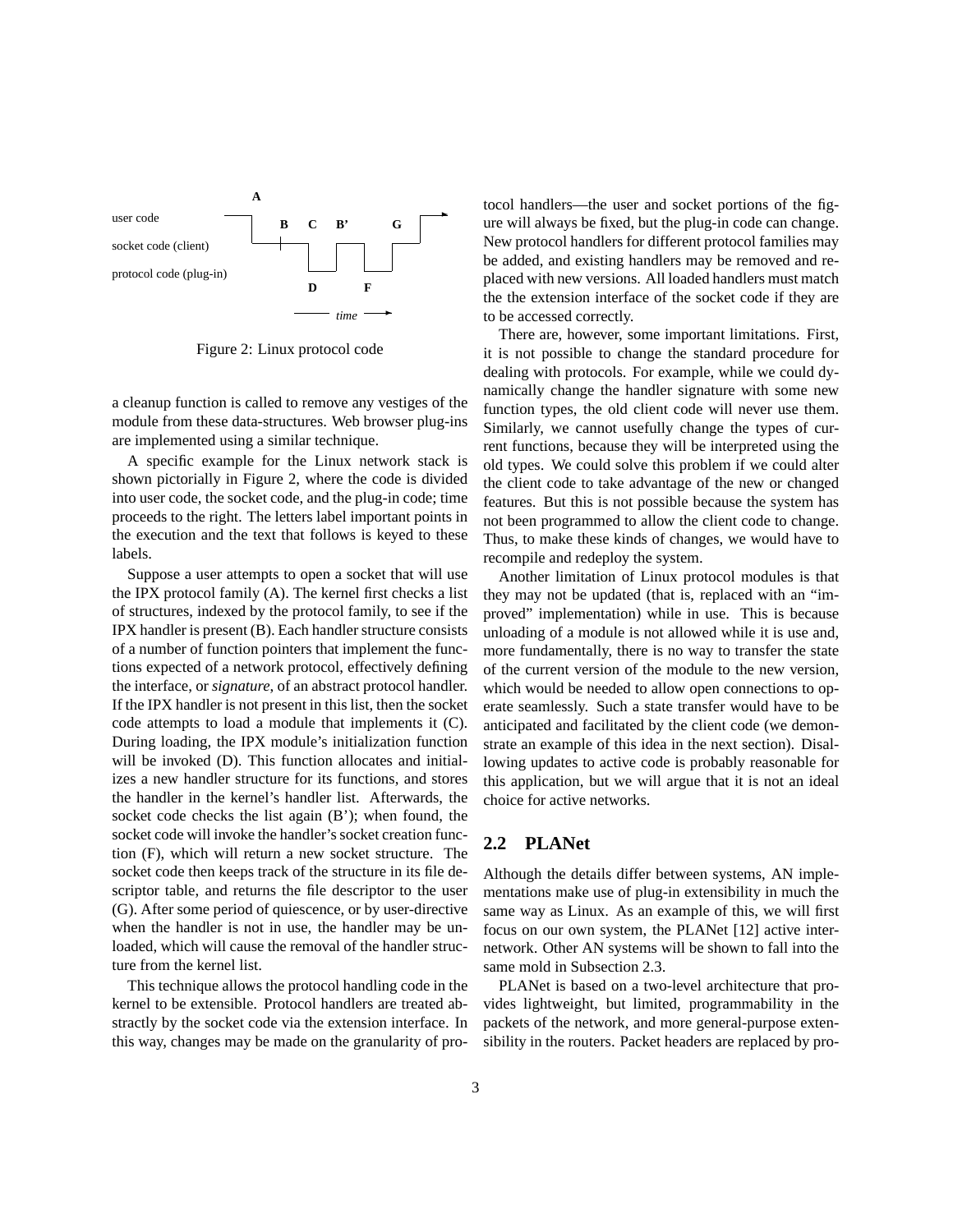grams written in a special-purpose language PLAN [10], resulting in much greater flexibility than traditional headers. When packets arrive at a node to be evaluated, their PLAN programs may call node resident *service routines*, which form the second level of the architecture. The service routine namespace is extensible, allowing new service routines to be installed or removed without stopping the execution of the system. This is implemented by dynamically linking code that implements the new service and registering it in a symbol table used by the PLAN interpreter.

The PLANet service-level uses plug-in extensibility. To clarify why this is so, consider the following example. Suppose we want to add a new PLAN service getRand that returns a pseudo-randomly generated integer. We must load some new code to implement the service. We present this code piecemeal below, in  $C<sup>1</sup>$  At the core of the new functionality is the function rand, which actually generates the random numbers (code not shown):

int rand(void);

Additionally, we must include an *interface function* randIfc, which mediates access between the PLAN interpreter and the actual code. The arguments to all service interface functions include a structure active packet t, which describes the current PLAN packet, and a list of PLAN values, which are the actual arguments to the service provided by the PLAN program. The value t structure is a tagged union that describes all possible PLAN values. In this case, the arguments are ignored (the list of values should be empty), while the returned value t is tagged with the INT tag:

```
value_t *randIfc(active_packet_t *p,
                 list_t *values) {
  value_t * v = malloc(sizeof(value_t));v->tag = INT;
  v->val = rand();
  return v;
}
```
Finally, the interface function must be added to the PLAN symbol table, so that it is visible to PLAN programs. This is done via the register svc function, which takes as arguments the name that the function will be referred to by PLAN programs, and a pointer to the interface function. When the new code is loaded, its init function will be

executed (just as in the Linux protocol handler example), which calls register svc with the name *getRand* and a pointer to the interface function:

```
extern void register svc(
  char *planSvcName,
  value_t *(*ifcFun)(active_packet_t *,
                     list_t * );
void init(void) {
 register_svc("getRand",randIfc);
}
```
Why is this plug-in extensibility? The giveaway is the type of register svc. All service routines that may be added and later accessed by PLAN functions must correspond to the type of ifcFun, which is essentially the extensibility interface for the system. In the Linux protocol code, plug-ins are allowed to be new or improved protocol handlers; for PLANet, plug-ins are PLAN services. Services are not the *only* kind of plug-in in PLANet, as we shall see in the coming sections.

### **2.3 Other Active Networks**

Just because PLANet uses plug-in extensibility does not imply that all active network approaches are so limited. For the remainder of this section we touch on some of the more mature AN implementations and show that while the makeup of plug-ins differ, all systems use plug-in extensibility. Typically, systems fall into two categories, those based on *active packets* (or capsules), and those based on *active extensions*. For the former, we concentrate on the Active Network Transport System [23] (ANTS) as the representative system, and for the latter we focus on Netscript [24].

#### **2.3.1 ANTS and Active Packet Systems**

ANTS is similar to PLANet in that it makes use of packets that (logically) contain programs, termed *capsules*. These capsules are written in Java, and dynamically linked into the ANTS implementation with access to a node programming interface including a subset of the JVM libraries and some additional utilities. Rather than carry the packet code in-band, the code occurs in the packet *by reference*. In the common case, the reference will be to code present

<sup>&</sup>lt;sup>1</sup>The code examples shown here are in C, but in reality, PLANet uses the type-safe language Ocaml [14] for its implementation.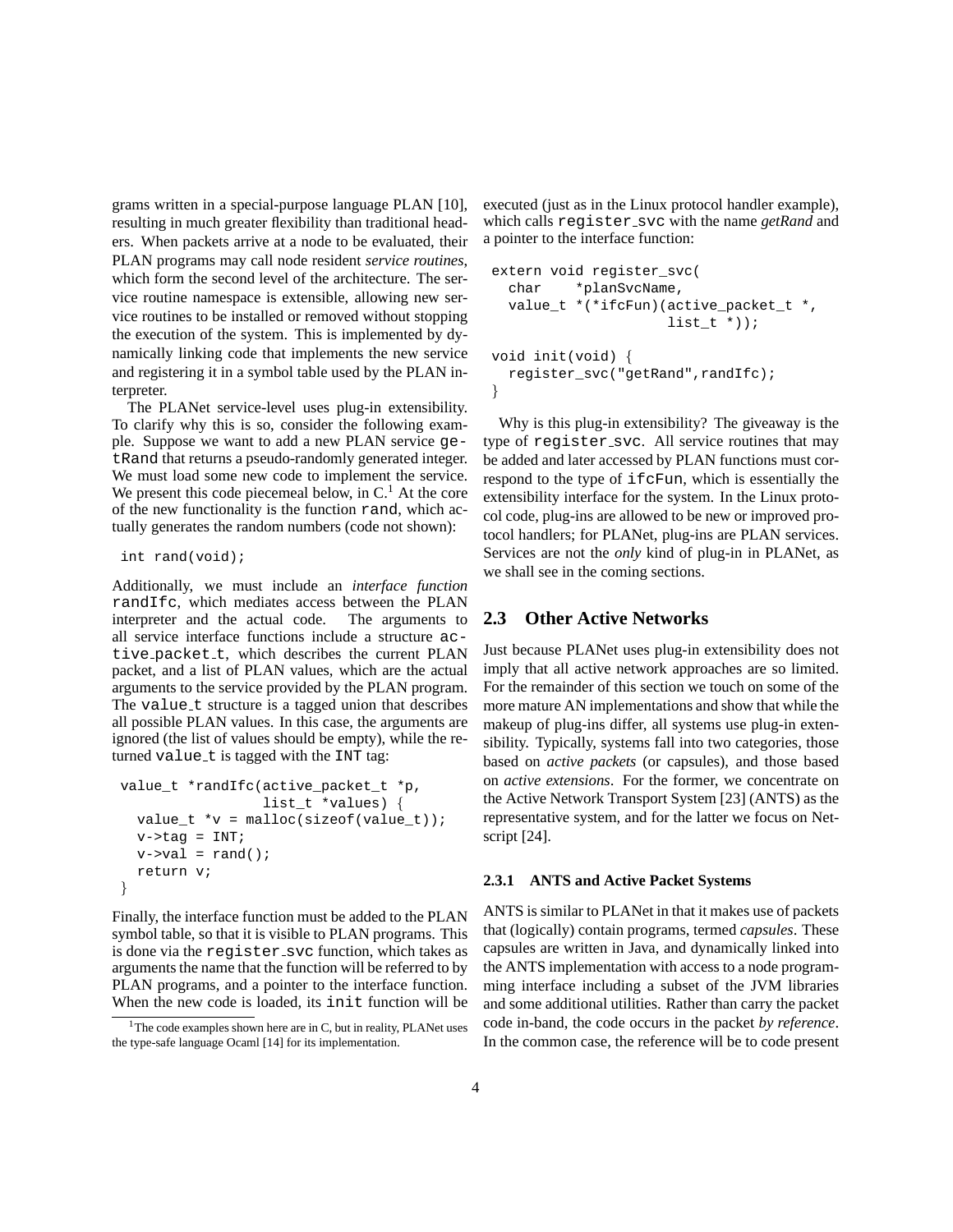```
typedef struct {
  void f(fields_t *pkt_fields,
         list_t *args,
         void *payload);
} capsule_t;
```
Figure 3: Packet program abstract signature

in the node's code cache; otherwise, a built-in distribution system will retrieve and dynamically link the code.

In ANTS, the plug-ins are the capsule programs themselves. Each capsule plug-in essentially has the signature shown in Figure 3: all packet programs are a single function whose arguments are the packet's fixed fields (like source and destination address), some protocol-specific arguments (like a sequence number, or flow identifier), and finally a generic payload.

Because capsules are the only plug-in, much of the ANTS system is not subject to change; this includes the code distribution service, the entire node programming interface, the packet marshalling and unmarshalling code (for the protocol-specific arguments), the code cache, the security enforcement mechanisms, etc. The only way that an ANTS node can change with time is by loading different capsule programs. If some aspect of the node programming interface, or the distribution protocol, needs to be changed, then the nodes would have to be changed, recompiled, and redeployed.

In general, this reasoning applies to other active packet systems, like SmartPackets [19], PAN [17], and the packet programs of PLANet.

#### **2.3.2 Netscript and Active Extension Systems**

Netscript is a system for writing composable protocol processors. The central abstraction in Netscript is called a *box*, which is conceptually some piece of code with a number of *in-ports* and *out-ports*; in-ports receive incoming packets, and out-ports transmit packets. Boxes are dynamically loaded and connected together by these ports to form modular protocol processing units.

In Netscript, the form of plug-in is the box: all loadable objects must subclass the Box class (Netscript uses Java as its underlying implementation). Because the majority of a system built with Netscript is composed of boxes, much of the system is subject to change. Exceptions include the Java libraries (the box programming interface, in some sense), the box-loading system, and the top-level packet filter. However, some boxes are in essence unchangeable because they encapsulate state, and thus cannot be safely replaced, along the same lines as the Linux example.

An interesting way to improve the evolutionary ability of a Netscript system would be to wrap the library routines in boxes. For example, we could create a Hash-Box box to represent the Hashtable class. To create a new "hashtable", we would send a message to one of the box's in-ports, and it would emit an object on one of its out-ports. By sending the object and some arguments through various Hashbox in-ports, and extracting results from selected out-ports, we simulate the normal function call semantics. The benefit would be that an improved hashtable implementation could replace the old one, if needed. However, this technique is clearly tedious and error-prone, and thus not really practical. We will return to this idea in the next section.

A number of other systems are similar in spirit to Netscript. ALIEN [3] was primarily designed for building modular networking code. CANES [15] makes use of program templates (called the *underlying programs*) parameterized by some *slots* that contain user-defined code. In all cases, the elements that may be loaded are limited in the same way as Netscript boxes.

#### **2.3.3 Other systems**

Some AN systems do not rely on dynamic linking as their underlying means of extensibility. Instead, they use a more traditional hardware-based, process model for extensions. For example, ABLE [18] is an architecture whose extensions are processes spawned by the node's session manager.

In these systems, plug-ins are essentially whole programs whose extensibility interface consists of the allowed IPC mechanisms to the rest of the system. Just as plug-ins are limited by the programming interface with which they may be called, these programs are limited by their IPC interface.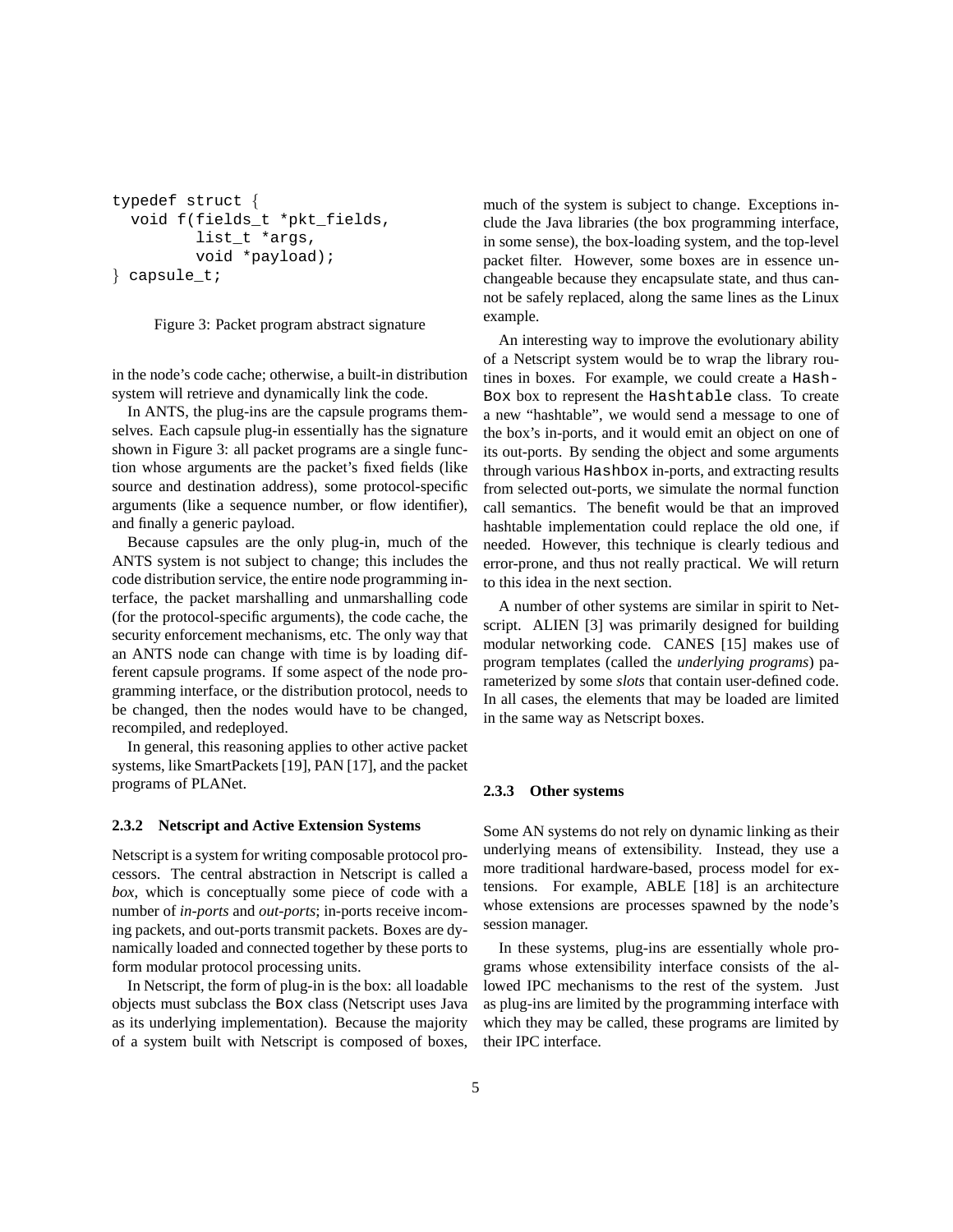```
pktQ_t packetQ = global packet queue
void queue_packet (active_packet_t *p) {
  queue p onto packetQ;
}
active_packet_t *dequeue_packet () {
  if queue length is > 0
    dequeue top element from packetQ;
  else
    throw an exception
}
...
```
Figure 4: A Simple Queue

# **3 Why Plug-in's are Insufficient**

Plug-in extensibility is convenient, useful, and widespread. Despite this, we believe that if AN is to facilitate substantial network evolution we must go beyond plug-ins. In this section we argue why this is so, and in the next section we propose how to do better.

### **3.1 Limitations of Plug-ins**

Plug-ins are convenient because they abstract the kinds of changes that may be made in the future, and thus give the current code an interface to deal with those changes. In the Linux case, the socket code does not care *what* code it is calling, only that it will perform the proper *kind* of function (like setting up a socket object and returning it). Similarly with PLAN services, the caller (the PLAN interpreter) only cares that the service function performs some action with the given arguments and returns a PLAN value.

However, to create a system that is robust to long-term change, as is the goal in active networking, we need to minimize our assumptions about the system. Concretely, we want to minimize the size of the *unchangeable program*. This is the part of the program that is not made of plug-ins, and therefore is not amenable to change. The larger this part of the program, the more likely that some future demand will be impossible to accommodate. To make this point more concrete, we consider a practical example that we encountered with PLANet.

```
/* Type of the queue plug-in */
typedef struct {
  void (*q)(active_packet_t *);
  active_packet_t *(*dq)(void);
 ...
} queue_plugin_t;
```
Figure 5: Queue Plug-in Type

#### **3.2 Evolving PLANet's Packet Queue**

During the development of PLANet, we decided that a useful AN application would be to allow administrators to change their queuing discipline on demand, to meet current network conditions.<sup>2</sup> In particular, we wanted to be able to change from a single FIFO queue shared by all devices to a set of queues, one per device, serviced roundrobin to obtain fair-queuing. But we could not do this unless queues could be plugged-in; otherwise, we could not force the current code to use the new implementation. Therefore, at the time, we coded the queuing discipline to be a plug-in in PLANet.

Our initial queuing implementation, which did not anticipate change, is shown in Figure 4, defining queuing operations like queue packet, dequeue packet, etc., to operate on a globally defined queue. This is simple and easy to read.

To make queues a plug-in, we first defined the type of the plug-in, shown in Figure 5. We then created a default implementation, and provided a means to access and change the implementation at runtime, shown in Figure 6. Here, the default queue implementation is created with defaultQ. Users of the packet queue access its functionality through the interface functions queue packet, dequeue packet, etc. These functions call the plug-in's functions and return their results. Future replacements are installed using install qp. This setup is almost exactly the same form as the Linux protocol code, but with one difference: install qp transfers the old state (the packets in the queue) to the new implementation, and thus the timing of the change is not limited to when the queue is inactive. All queue replacements are constrained to match the type of

 $2$ In fact, this application arose out of the need to demonstrate network evolution.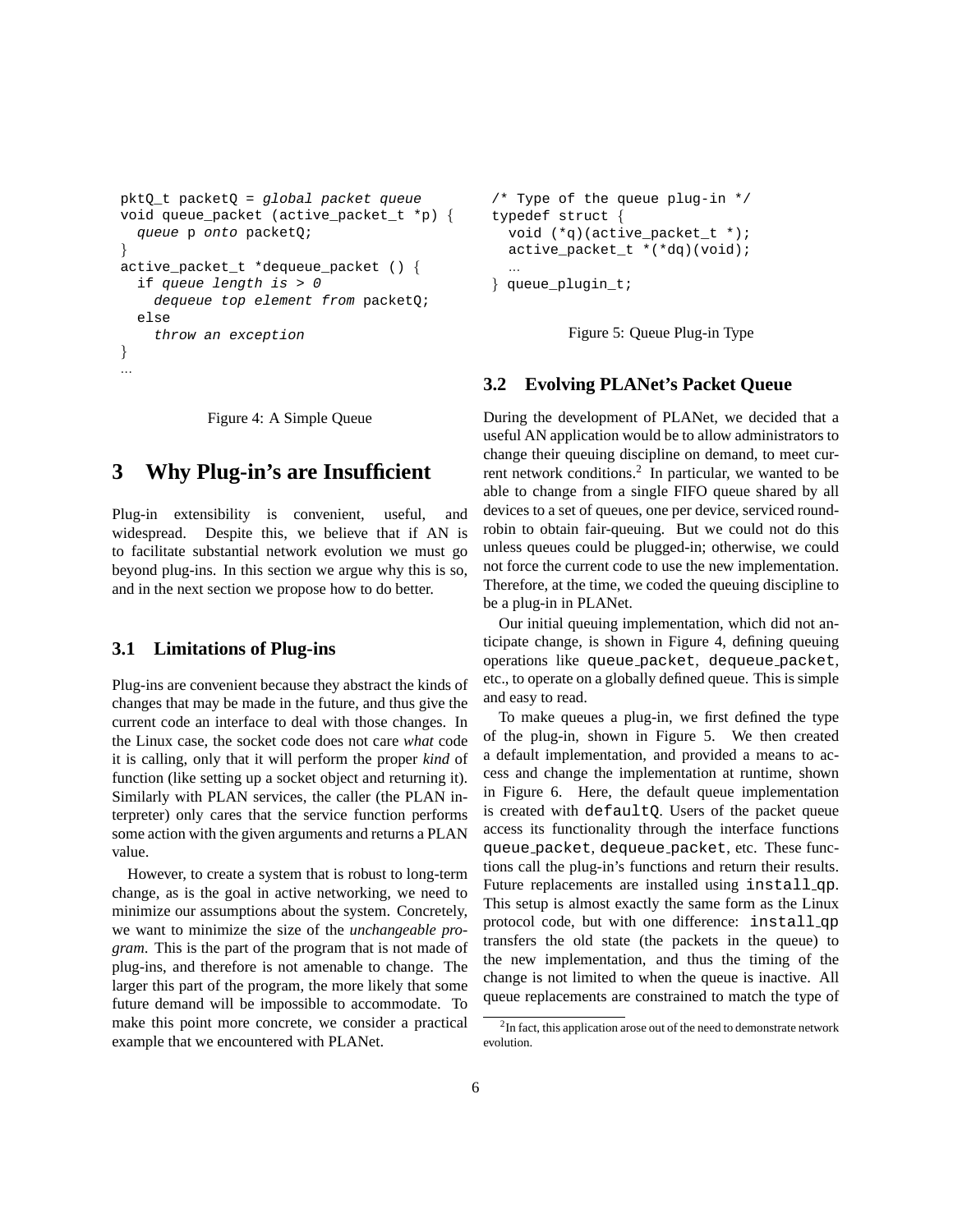```
/* Global queue */
static queue_plugin_t *q = NULL;
/* Default implementation */
void defaultQ(void) {
  q = malloc(sizeof(queue_plugin_t));
  q->q = ...;
  q - > dq = ...;...
}
/* User interface */
void queue_packet (active_packet_t *p) {
  q->q(p);
}
active_packet_t *dequeue_packet () {
  return q->dq();
}
...
/* To load a new queue implementation */
void install_qp (queue_plugin_t *nq) {
  Move packets in old q to new one, then
  q = ng;}
```
Figure 6: A Complicated Queue

#### queue plugin t.

While queues are now dynamically updateable, there are two basic problems. First, we needed to anticipate not just the need for the implementation to evolve, but even the form the evolution should take (that is, the interface of the queue plug-in). Second, the code that is "plug-in enabled" is substantially more complicated and less clear that the code written in the natural way. We can easily imagine that constructing a large system in this way, with many kinds of plug-ins, will result in obfuscated, errorprone code. Or equally likely, we can imagine that programmers will decide to sacrifice the ability to one day extend the code, to make their immediate task easier.

There is a more important problem. In this case, we anticipated that queues should be plugged-in, and coded the system as such. However, *evolution* implies change in ways we cannot anticipate, and thus may not fit our pre-defined mold. For example, the designers of the Internet did not anticipate its current demand for Quality of Service—it was specifically excluded from the design of the best-effort network service (the telephone network already did QoS well). Yet, high demand for QoS is precipitating proposals to change the Internet, including diffserv [1], intserv [2], RSVP [6], etc. Therefore, we feel it is not really reasonable to think we can choose just the right abstractions now and have those choices hold up over many years.

Ideally, we would make *every program component a plug-in*, but without the problems of code obfuscation and fixed interfaces that we saw above. What we really need is a solution that allows more general changes to be made without having to choose the *form* of those changes ahead of time; we shall explore this idea in the next section.

# **4 Dynamic Software Updating**

Ideally, we would like to code our system in the manner of the simple queue implementation, but still be able to support evolution by updating components dynamically, as with the plug-in version. Furthermore, evolution would be facilitated if we had more flexibility in how we perform the updating than is typically afforded by plug-ins. For example, we would like to be able to change the type of components at runtime, rather than limiting the replacement type to match the original compile-time type. In this section we argue that rather than just plug-in extensibility, active networks require what we term as *dynamic software updating* to achieve true evolution.

We begin by defining the requirements of dynamic software updating, and their ramifications in terms of the *validity* and *security* of the system. We finish by pointing to some promising past and present efforts to realize dynamic software updating, with the hope that AN researchers will integrate these techniques into their next generation systems.

### **4.1 Dynamic Software Updating**

In order to facilitate system *evolution*, we have the following requirements, which comprise *dynamic software updating*:

• *Any* functional part of the system should be alterable at runtime, without requiring anticipation by the programmer. In the queue example, we would be able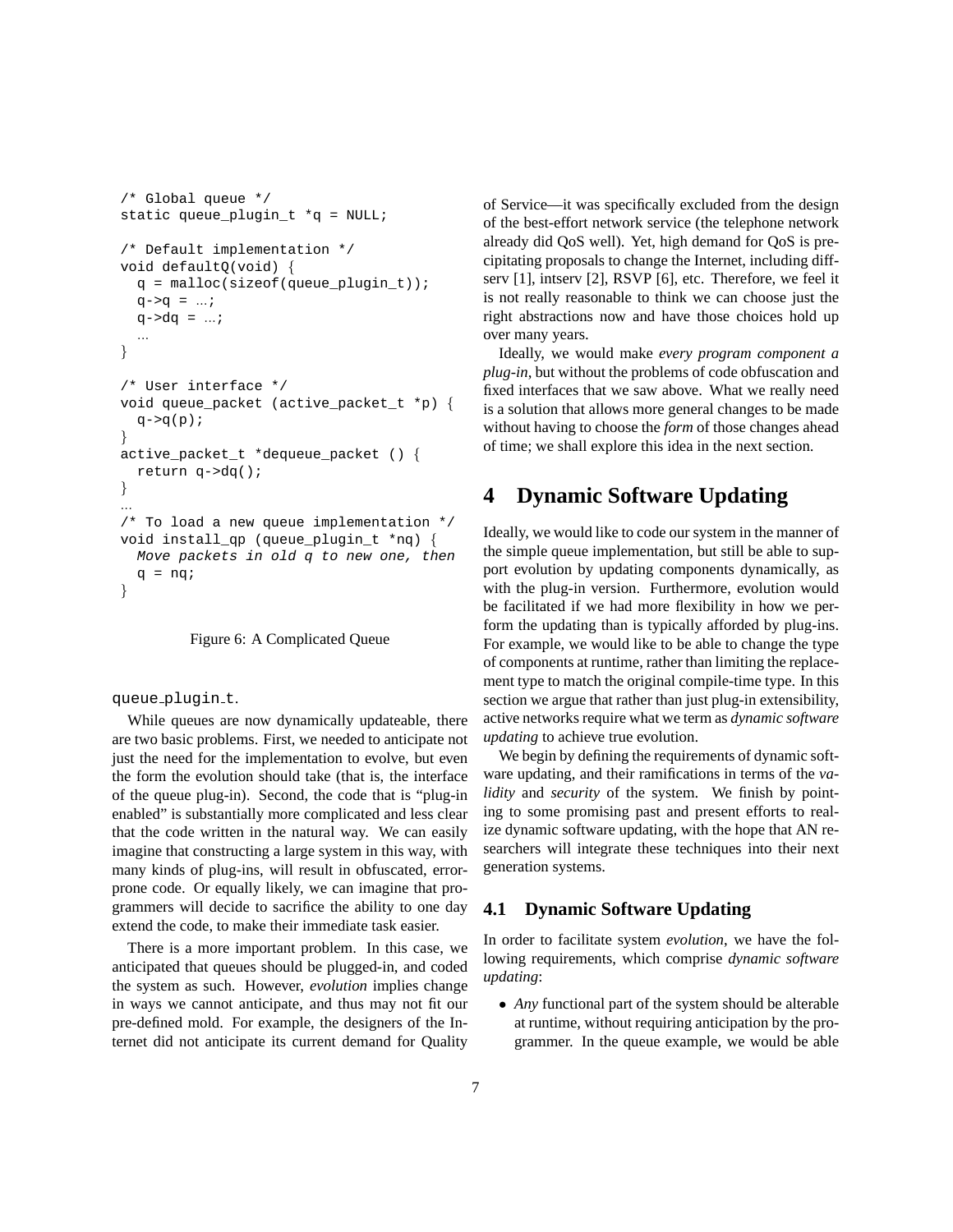to code the queue in the simple, straightforward manner, but still change it at runtime.

• Alterations should not be limited to a predefined structure, i.e. component signatures should be changeable, allowing the implementation to evolve as demands change.

For example, suppose we want the queue to track how many packets have been processed. With queue plug-ins, while we could dynamically add a new queue implementation that counts packets, we could not make this information available; the type of queue plugin t (Figure 5) constrains all queue replacements to implement exactly the functions listed. Instead, we would like be able to change this type, either to add new functionality, such as to count packets, or to alter the types of existing functions.

• The timing of updates should not be restricted by the system. In the IPX example, we could not unload the module while it was in use to replace it with a better version. In PLANet and other ANs, some components of the system may *always* be in use; for example, the packet queue may always contain some packets. In the queue plug-in code, we dealt with this situation by transferring all packets from the old queue to the new at installation time. We must allow for a similar mechanism when changes are unanticipated, which implies that when new code replaces the old, it must be able to take care of transferring any necessary state.

While a system that meets these requirements will be significantly better equipped to deal with network evolution, the additional flexibility leads to complications. In particular, it becomes more difficult to ensure that a dynamic extension is *valid*, and to *secure* that extension.

#### **4.1.1 Validity**

Returning to the example of PLANet services, say we wish to update the register svc function to additionally include the PLAN type of the service:

```
extern void register_svc(
 char *planSvcName,
 value_t *(*ifcFun)(active_packet_t *,
                    list_t *,
```
list\_t \*argTypes, plan\_type\_t returnType);

We have added two additional arguments: argTypes, which describes the expected types of the PLAN service function's arguments, and returnType, which describes the type of the return value.

This information will be stored in the service symbol table (along with the old information) to type-check the services called by a particular PLAN program. To do so, we have to alter the table's format to include the new fields, which has two implications. First, before the new code that implements register svc can be used, the data in the current symbol table will have to be converted to match the new type. $3$  The second implication is that we will have to change the other functions that directly access the table to be compatible with the new type. We cannot sidestep these issues, as we did in the IPX handler case, by waiting for the symbol table to become empty before making the change because it may never become empty.

Now we have several new concerns:

- What about old client code that calls symbol table access functions like register svc? This code will still expect these functions to be of the same type as before. A quick answer would be that all the old code must be updated to use the new functions. However, this is not feasible since other parties may have loaded code that calls these functions, and we may not have access to that code. We therefore need some way to allow the old code to access the new functions.
- When is a reasonable time to make the change? If the node is accessing the table, perhaps in another thread, when the transformation takes place, then changes to the table could be lost or made inconsistent. Thus, we need to time the transformation appropriately, perhaps with assistance from the application.

To clarify this point, consider that the old version of register svc is running in thread  $t_1$  and is just

<sup>&</sup>lt;sup>3</sup>In general, for large amounts of state, we may be concerned about the time taken to perform the conversion; we may prefer it to happen incrementally rather than all at once. This is especially important for communications systems, like active network nodes, that may have softreal-time requirements.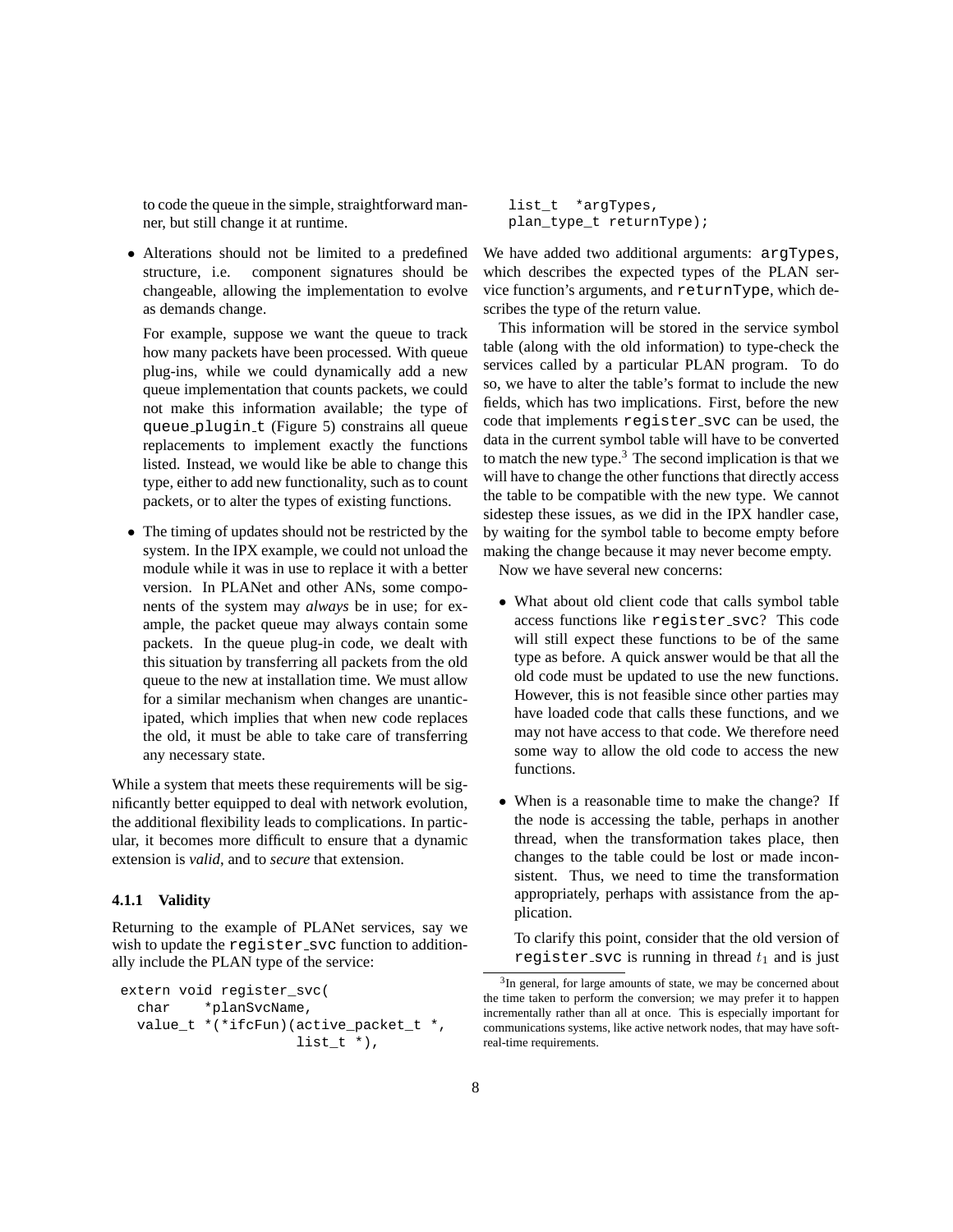about to add a new entry to the table, when in another thread  $t_2$  the new version is loaded to replace it. We might naively think that, at the time of update,  $t_2$ could translate the state from the old representation to the new and store this in the new module, similar to what we did in the queue example. However, this translation may not correctly include changes made to the state by thread  $t_1$ . At best, all that will happen is that the change will not be reflected in the new program. At worst, e.g. if the translation begins just after  $t_1$  starts to alter the table, the translated table will be inconsistent. Therefore, properly timing the changes to ensure that state is consistent is extremely important.

These questions follow from the general question of what constitutes a *valid* change to a program. That is, when will an update leave a program in a "reasonable" state? Not surprisingly, Gupta has shown that determining the validity of a change is in general undecidable [8]. Therefore, we must rely on structuring our program so as to simplify the question. When we use plug-in extensibility we essentially limit the forms that changes may take, and can therefore more easily understand their effect on the system. We must similarly learn how to formulate sound methodologies, preferably with a formal basis, for ensuring validity when making the more sophisticated kinds of changes mentioned here. Because the methodology used depends on the kind of change, we do not want to impose a general set of restrictions. However, having some notion, whether enforced by the system or not, of what constitutes a valid change is critical to the practical use of the system.

#### **4.1.2 Security**

A topic related to validity is security. Assuming we can avoid integrity failures by using type-safe dynamic linking (in a language like Java, or Typed Assembly Language [7, 16]), we must still worry because the greater a system's flexibility, the greater the risk of problems. For example, in the current plug-in version of PLANet, there is generally no possibility of new code maliciously or inadvertently preventing the operation of the packet processing loop since this code was not coded to expect possible change. However, when we add the ability to change any part of the system, as proposed above, this property is no longer guaranteed, constituting a significant threat to node security. A related problem is information security. That is, certain services may contain private information that should not be made available to other services. However, if complete access to those services is available to *all* new or updated code, then there can be no privacy.

Both problems may be avoided via *module thinning* [3, 11], a technique whereby new code may access old code commensurate with its level of privilege. For example, a routing table service in the node may allow anyone to read the table, but only certain individuals to write to it. This can be controlled by thinning the table-writing function from the environment of inappropriately-privileged code.

In general, while the total space of threats to security increases with flexibility, the need to deal with these threats is application-dependent. For example, the security of a personal computer operating system is probably less important than that of a generally-available active network node.

### **4.2 Achieving Dynamic Software Updating**

Given the evolutionary benefits of dynamic software updating over plug-in extensibility, how can we implement it and mitigate its additional problems of validity and security? In this subsection, we present some of the more recent work in the area and point to some promising approaches. In general, no existing system meets all of the requirements we have mentioned. We hope to draw from this work to arrive at a more comprehensive solution [9].

#### **4.2.1 Erlang**

Erlang [5] is a dynamically-typed, concurrent, purely functional programming language designed for building long-running telecommunications systems. It comes with language-level and library support for the dynamic update of program modules. If the old module is active when the update occurs, then it continues to be used until called from an external source. If any call to a procedure is fully-qualified (i.e. function iter in module M syntactically specifies its recursive call as M.iter() rather than simply  $iter()$  then the new version of the function is called, if it is available. Only two versions of code may be available in the system at any given time; the current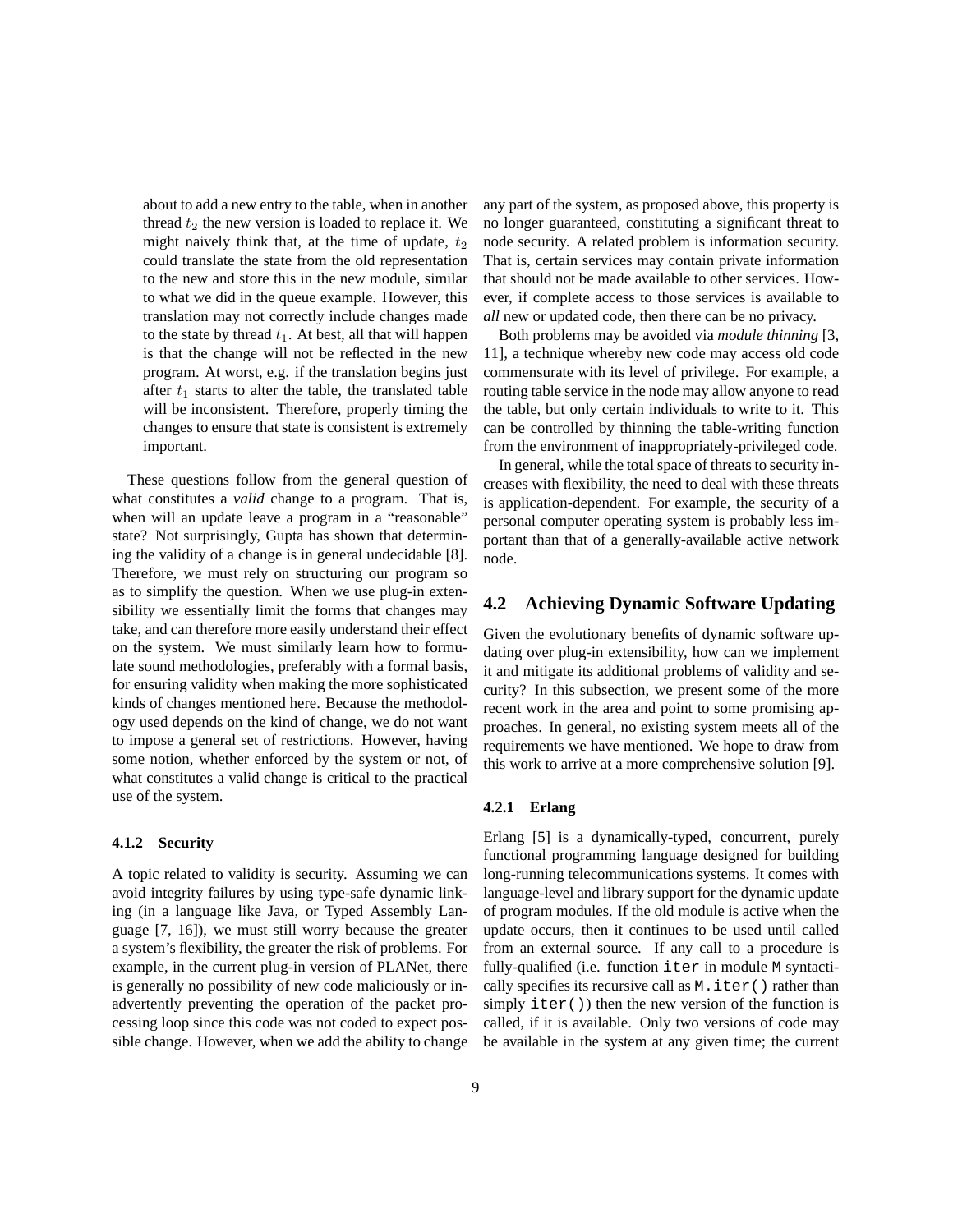old version of code must be explicitly deleted (if any exists) before new code may be loaded, and certain library routines may be used to detect if the old code is still in use.

In Erlang, we could code our system in a straightforward manner but still replace its components at runtime. However, Erlang does not provide any automated support for ensuring validity or security—the programmer must ensure reasonable timing and shape of updates. On the other hand, Erlang has language features that make this process more straightforward: 1) all data is write-once (no mutation), and 2) all thread-communication occurs via message passing. This effectively means that only one thread will ever "change" long-lived data (by passing a modified copy to its recursive call), and all other threads may only access this data in some distilled form via message passing. In this way, essentially *all* function calls to other modules are stateless: the state carried around by a thread is in its argument list, and the only way to get at state managed by another thread is to pass it a message and receive its response (which is different than a function call).

In general, we believe that the Erlang model of dynamic software updating is a good step towards facilitating evolution: it is simple and yet very flexible. In future work [9], we plan to generalize the updating notions in Erlang to less restricted environments (i.e., ones that allow mutation), to add further automated support (i.e. loadtime type-checking), and to better formalize the programming patterns necessary to preserve correctness. We have begun to implement this sort of model in Typed Assembly Language [7].

#### **4.2.2 Dynamic C++ classes**

Hjalmtysson and Gray have designed and implemented mechanisms for the dynamic update of classes in C++ [13]. Their implementation requires the programmer to specially code classes that may be dynamically replaced using a proxy class Dynamic. Dynamic allows objects of multiple versions of a dynamic class to coexist: it maintains a pointer to the most recent version of a class, directing constructor calls to that class, while instance methods are executed by the class that actually created the object.

This project demonstrates the appeal of an object-

oriented approach to dynamic software updating: by using instance methods, an instance's operations are consistent throughout its lifetime, even if a newer version of its class is loaded later. However, determining which set of static methods to use at runtime may be difficult, so the system prevents their replacement. This may be overly restrictive, as all conceptually global data must be anticipated at deployment.

The chief drawback of this approach for our purposes is the lack of safety of the  $C++$  language. While the authors state that the loading of new classes preserves type safety if it exists, C++'s lack of strong typing makes it inappropriate for loading untrusted code.

#### **4.2.3 PODUS**

PODUS [20] (Procedured-Oriented Dynamic Update System), developed by Mark Segal and Ophir Frieder, provides for the incremental update of procedures in a running program. Multiple versions of a procedure may coexist, and updates are automatically delayed until they are syntactically and semantically sound (as determined by the compiler and programmer, respectively). This is in contrast to Erlang and Dynamic C++ classes, which allow updates to occur at any time.

Updates are only permitted for non-*active* procedures. Syntactically active procedures are those that are on the runtime stack, and/or may be called by the new version of a procedure to be updated. Semantically related procedures are defined by the programmer as having some non-syntactic interdependency. Thus, if a procedure A is currently active, and is semantically related to procedure  $B$ , then  $B$  is considered semantically active.

Updates to procedures are allowed to change type, as long as special *interprocedures* are provided to mediate access; interprocedures are stubs that have the old type, perform some translation, and then call the new function at its new type. This is especially useful in AN, since code originates from different sources. Library functions may be updated to new interfaces even though their client code may not be available for change.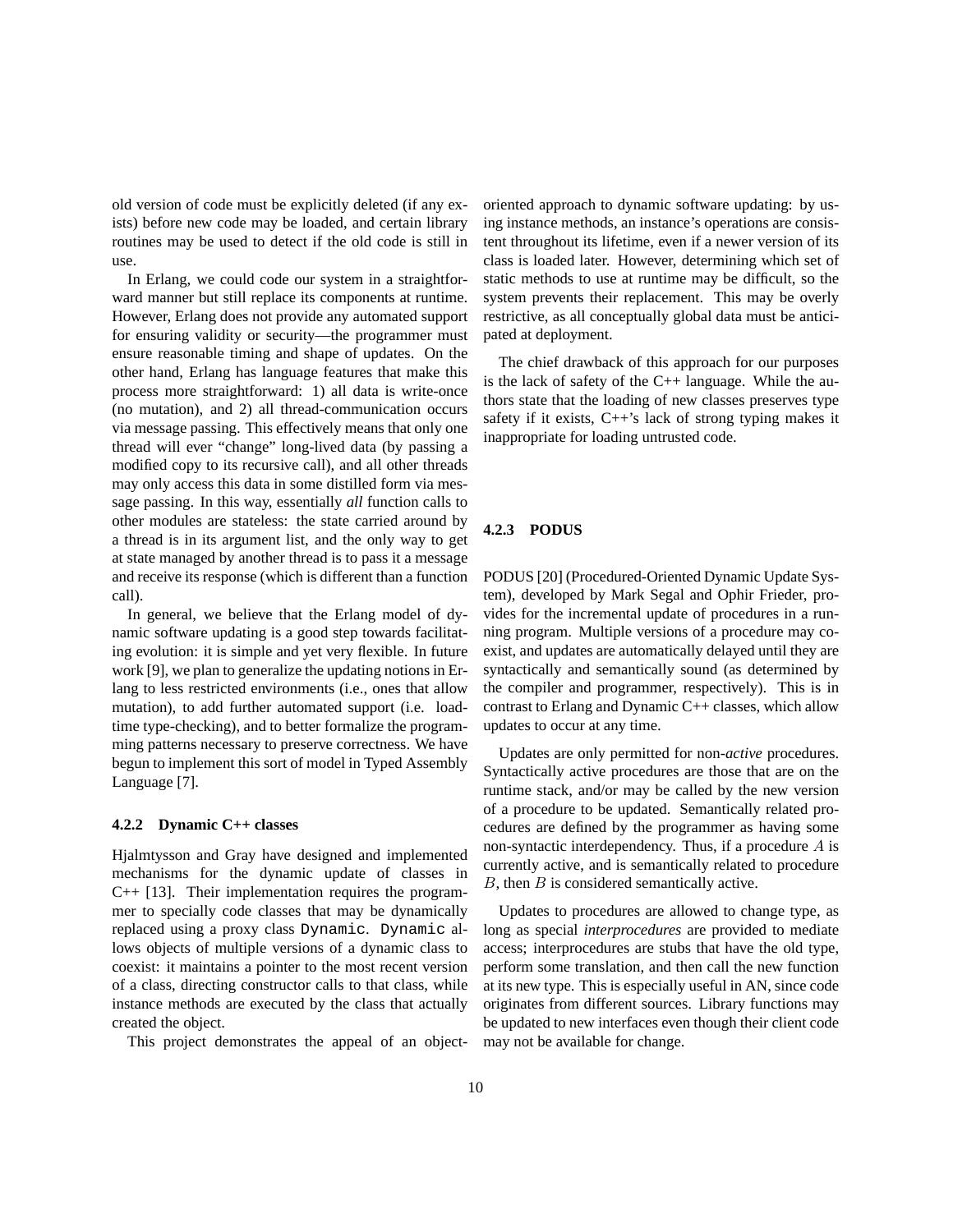# **5 Conclusions**

Active network research to date has made great strides in defining a *customizable* network architecture; most projects add non-trivial flexibility to the use and administration of the network. However, no existing system truly solves the problem of slow, long-term network evolution, because the form of future updates is too restricted. In particular, most systems use plug-in extensibility as their means of loading code. In this paper, we have identified some of the shortcomings of plug-in extensibility with regard to system evolution, and have proposed a way to ease those restrictions in the form of dynamic software updating.

While the topic is quite old, research into dynamic software updating is really in its early stages, and more experience is needed. Because of its applicability to many areas outside of active networks, we hope that more advances will be made in the coming years, to allow system engineers to construct systems simply that are nonetheless updateable. Work is especially needed to ensure that updates are applied to these systems in a safe and secure manner. We feel that this is one of the most important problems facing the active networking community today and plan to vigorously pursue it in future work [9].

# **References**

- [1] Ietf differentiated services working group, 1999. http://www.ietf.org/html.charters/ diffserv-charter.html.
- [2] Ietf integrated services working group, 1999. http://www.ietf.org/html.charters/ intserv-charter.html.
- [3] D. S. Alexander. *ALIEN: A Generalized Computing Model of Active Networks*. PhD thesis, University of Pennsylvania, September 1998.
- [4] D. Scott Alexander, Marianne Shaw, Scott M. Nettles, and Jonathan M. Smith. Active bridging. In *Proceedings, 1997 SIGCOMM Conference*. ACM, 1997.
- [5] Joe Armstrong, Robert Virding, Claes Wikstrom, and Mike Williams. *Concurrent Programming in Erlang*. Prentice Hall, second edition, 1996.
- [6] R. Braden, L. Zhang, S. Berson, S. Herzog, and S Jamin. Resource reservation protocol (RSVP) version 1 functional specification, March 1996.
- [7] Karl Crary, Michael Hicks, and Stephanie Weirich. Safe and flexible dynamic linking of native code. Submitted for publication, available at http://www.cis.upenn.edu/˜mwh/ taldynlink.ps.gz, March 2000.
- [8] Deepak Gupta. *On-line Software Version Change*. PhD thesis, Department of Computer Science and Engineering, Indian Institute of Technology, Kanpur, November 1994.
- [9] Michael Hicks. Dynamic software updating. Technical report, Department of Computer and Information Science, University of Pennsylvania, October 1999. Thesis proposal. Available at http://www.cis. upenn.edu/˜mwh/proposal.ps.
- [10] Michael Hicks, Pankaj Kakkar, Jonathan T. Moore, Carl A. Gunter, and Scott Nettles. PLAN: A Packet Language for Active Networks. In *Proceedings of the Third ACM SIGPLAN International Conference on Functional Programming Languages*, pages 86– 93. ACM, September 1998.
- [11] Michael Hicks and Angelos D. Keromytis. A secure PLAN. In Stefan Covaci, editor, *Proceedings of the First International Working Conference on Active Networks*, volume 1653 of *Lecture Notes in Computer Science*, pages 307–314. Springer-Verlag, June 1999.
- [12] Michael Hicks, Jonathan T. Moore, D. Scott Alexander, Carl A. Gunter, and Scott Nettles. PLANet: An active internetwork. In *Proceedings of the Eighteenth IEEE Computer and Communication Society INFOCOM Conference*, pages 1124–1133. IEEE, March 1999.
- [13] Gisli Hjalmtysson and Robert Gray. Dynamic C++ Classes, a lightweight mechanism to update code in